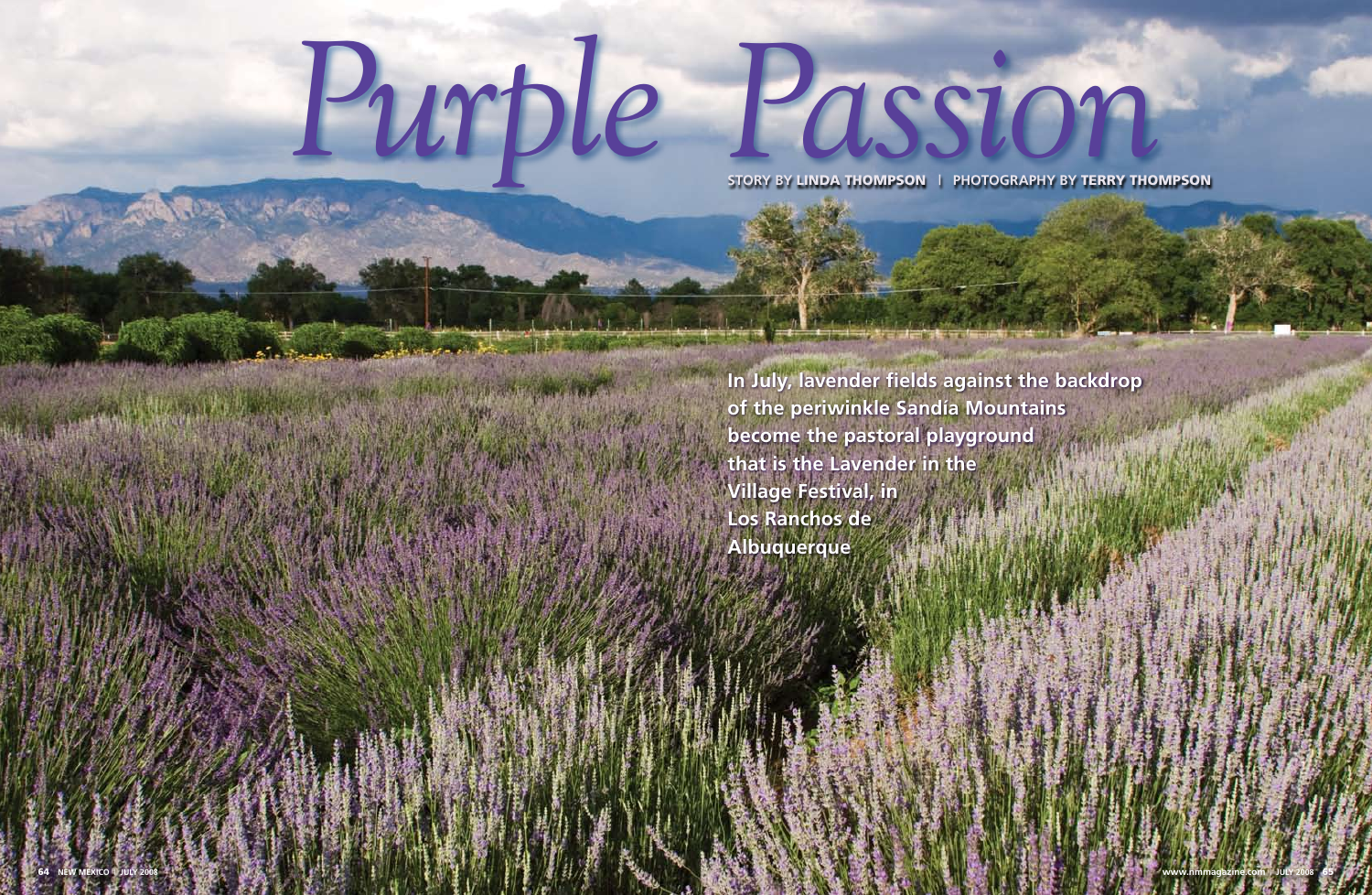If you can't make it to Provence this month, plan to attend the fifth annual Lavender in the Village Festival, July 12–13, in the Village of Los Ranchos de Albuquerque, just seven miles from downtown Albuquerque. Sometime around 1700, this farming village was established along the Río Grande. In recent years, as the city began pressing up against the village's outskirts, locals began looking for a crop that would keep their fields of wheat, chile, and corn out of the bulldozers' path for good. They sought something that would thrive at 5,000 feet and tolerate a dry climate, alkaline soil, hot summers, and fairly cold winters. The ideal plant would be people-friendly—nothing thorny or too high off the ground—and would not only entice visitors, but would give the community a common interest.

What about a healing plant, these dreamers asked themselves—something with a perfume that lures, rather than a medicinal scent? They imagined a crop that would inspire artists and craftspeople, chefs and bartenders, passionate interpretations of every kind—something old and rich in folklore. Amazingly, there was a plant that met all of these requirements: lavender.

Penny Rembe, co-owner of Los Poblanos Inn and La Quinta Cultural Center, on Río Grande Boulevard, was one of three women who decided to test the idea. "It started as an agricultural project," she says, "and the festival was formed to promote the awareness of Los Ranchos as a lavender-growing area. Each year, it has gotten bigger and incorporated more events, such as live music, different types of food, classes and lectures, and gradually we've brought into it the whole concept of organic gardening."

Los Poblanos is one of several festival venues along Fourth Street, Río Grande Boulevard, and Chavez Road. The main venue is Los Ranchos Village Hall (on Río Grande Boulevard), where a large barn and grassy field provide plenty of space for vendors offering a plethora of things lavender—and not. Antiques, ceramics, organic fruits and vegetables, weavings, jewelry, soaps and lotions, fine-art prints, hats, seeds and seedlings, sandwiches, and lavender-infused beverages are just a few of their offerings. A free shuttle transports visitors from site to site, and this year, says Rembe, the number of shuttles will be doubled. Within easy walking distance are wineries, antique shops, and cafés.

Rembe, who has been involved with Lavender in the Village since its inception, is excited about some of this year's new features. "For the first time, we'll have a lavender baking competition with celebrity judges," she says. "And for children, we're going to have a bubble farm at Los Poblanos—a big vat creating bubbles that kids can chase all over. We're having our first-ever barn dance on Friday, July 11. But I'm most excited about a new activity for kids and grown-ups alike—a fairy garden mystery tour.

"This year, we especially want to help children discover the natural environment. Children need to connect with nature while they're young, or protecting the environment won't mean anything to them

# **It's like stepping into a Paul Cézanne painting,**

or a romantic movie about the Provence region of southern France. Neat rows of purple-and-green mounds recede toward an indistinct horizon; sweet-scented branches yield to the gentle *clip-clip* of the shears; and bending low, a longhaired feminine figure in silk gathers her fragrant harvest to her breast. Distant mountains loom and clouds billow in the blue overhead, while in the foreground a group of children eagerly pluck their own small bouquets. It's lavender-picking time.

## **Lavender Sugar 1 tablespoon dried culinary lavender 2 cups granulated sugar**

In spice grinder, pulse lavender with 1 tablespoon sugar until finely ground. Transfer to bowl and stir in remaining sugar. Store in tightly covered jar for at least three days before using.

# **Cookies**

**1 cup pecans 3 tablespoons Lavender Sugar (made in advance; see recipe above) 4 cups all-purpose flour (sift before measuring)**

**¾ teaspoon salt 3½ sticks butter, softened ¾ cup powdered sugar**





# **Los Poblanos Lavender Mexican Wedding Cookies**

Los Poblanos Inn, a major festival venue, serves these rich cookies when they hold weddings on the grounds. Begin by making Lavender Sugar three days beforehand.

### **2 teaspoons vanilla extract powdered sugar for dusting**

Pulse pecans and Lavender Sugar in food processor to make a fine nut meal. In separate bowl, combine nut mixture with sifted flour and salt. In larger bowl, cream together butter, ¾ cup powdered sugar, and vanilla. Blend in nut mixture until dough is uniform in texture. Wrap dough in plastic wrap and store until ready to use. Heat oven to 350 degrees. Form dough into 2- to 3-ounce balls (¼ cup or less). Bake for 20 minutes, or until cookies are firm to the touch and golden-brown. While cookies are still warm, roll them in extra powdered sugar and serve.

**Makes three dozen cookies.**

**Take Your Pick: Guests harvest their own lavender at the festival.**